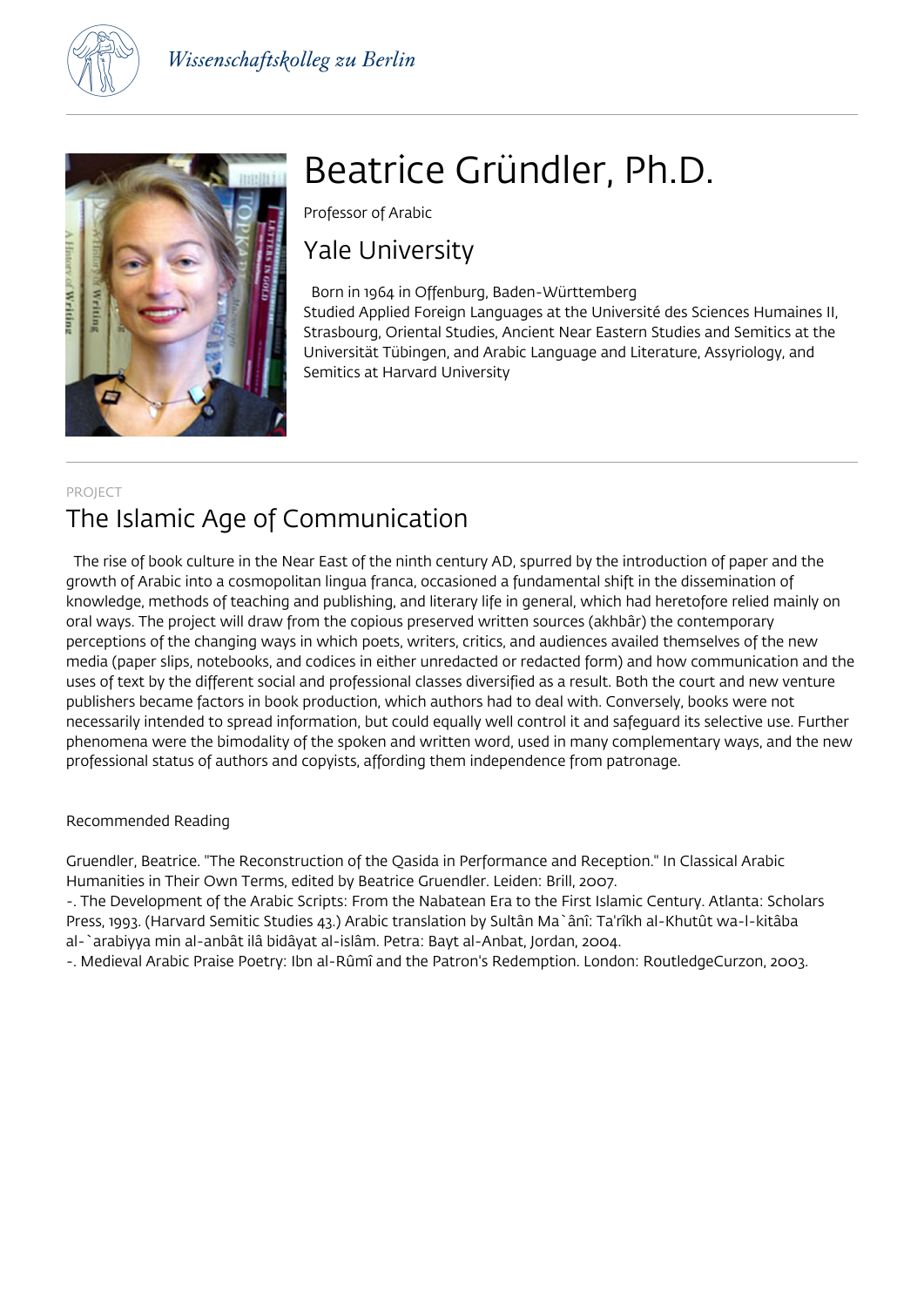## TUESDAY COLLOQUIUM, 21.12.2010 Communicative Choices in Early Arabic-Islamic Book Culture (9th century AD)

 The emerging Arabic-Islamic book culture of the third/ninth century affected - among many other disciplines of knowledge - even the most oral of Arabic arts: poetry. Poets improvised more often with the aid of writing, poems were exchanged by letter or on inscribed objects, and writing itself, its tools, techniques, and expertise figured more prominently within the repertoire of poetic motifs. These trends were supported by the introduction, at the end of the second/eighth century, of a cheap and abundant writing material, namely paper, as well as by the growth of secretarial handbooks and poetic manuals, which placed the know-how of written composition at the disposal of a growing public, largely constituted by the urban elite. All this gave poetry not only a different mediality, but also affected its range of genres. With that came a sea change among those groups who produced, used, and transmitted poetry. The question is not so much the newness of the written format, as other supports of writing (papyrus and parchment) had existed, and the paper codex, notebook and letter were adopted almost immediately after their introduction to Iraq, as their ubiquitous mention in contemporary sources proves. Of interest is rather the (re)distribution of speaking vs. writing or consulting books vs. memory in the various old and new communicative situations. Related questions regard the communicative applications of the modes served (short term or long term storage, wide dissemination, or a small limited audience); the way in which this altered the text types of poetry, prose, and prosimetron, and last, the society's attitudes to the old and new media. As (recently translated) scholarship by Gregor Schoeler has shown for the Arabic case, we are dealing not with a unidirectional shift from the oral to the written, but a coexistence of, and alternation among, several options (not unlike the choices offered by today's Internet). I will sketch a preliminary survey of media usage as preserved in 'accounts' (akhbar) of the literary life from the late eighth and ninth centuries.

A sample of such accounts will be available in my folder on the Wiko public server under the title "Communicative Choices."